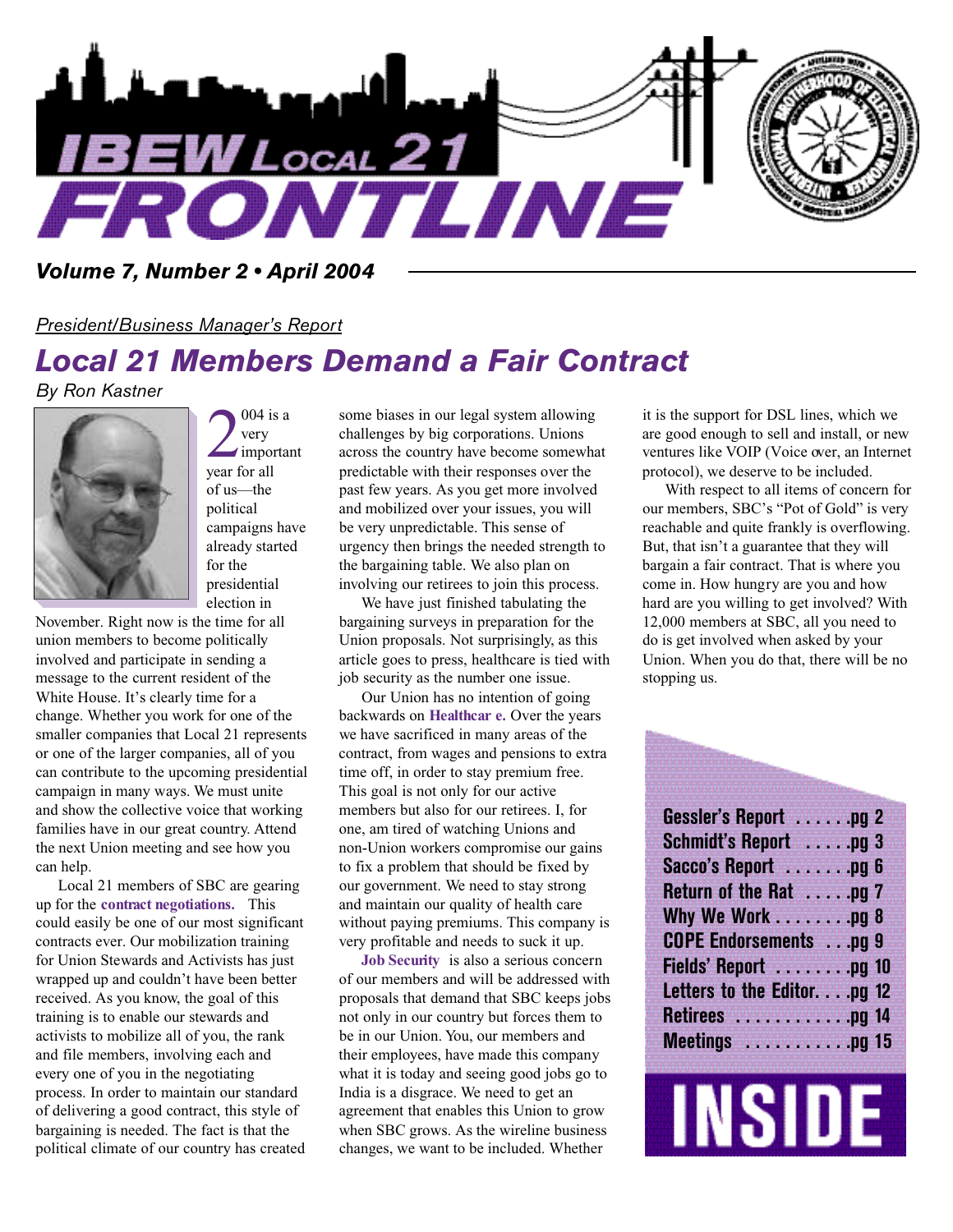# FRONTLINE **BEW** Local 21

**Official Bi-Monthly Publication** International Brotherhood Of Electrical Workers Local 21, AFL-CIO/CLC

**IBEW Local 21** 1307 W. Butterfield Road Suite 422 Downers Grove, Illinois 60515-5606 Phone 630 960-4466 Fax 630 960-9607



**Website** www.ibew21.org

Newswire hotlines 630 415-2711 866 423-9582

#### **OFFICERS**

Ronald E. Kastner, *President-BusinessManager / Financial Secretary*

Rick Gessler, *Vice-President /Assistant Business Manager*

Jacquie Fields. *Treasurer*

Linda Corcoran-Cox, *Recording Secretary*

## **EXECUTIVE BOARD MEM BERS**<br>**Kevin Curran Math Alison Wat**

Bill Lawrence<br>Jim Noble Larry Schuler

Alison Watson<br>Rosetta Shinn Bryan Smith

#### **MANAGING EDITOR**

Tom Hopper email: thopper@ibew21.org Phone 630 960-4466 X223 Fax 630 960-9607

#### **EDITORS**

Larry Moeller e mail: ljm336@ameritech.net Nancy North e mail: nancy.north@comcast.net

Comments and articles are welcome and should be sent to the editors. Local 21 reserves the right to edit letters and articles, and to use items as space allows.

**Member: Illinois State Labor Press Association, Midwest Labor Press Association, and International Labor Communications Association, AFL-CIO/CLC**

## *Our Time is Now*

*By Rick Gessler, Vice President /Assistant Business Manager*



I writing<br>this articles as SBC has am writing this article given their first offer to CWA. It's very disappointing for a company that is making **OVER** 

\$7,000,000,000,000 (yes, over **seven billion**) in PROFITS! The revenue per employee has increased every one of the last three years from \$250,677 in 2001 to \$267,621 in 2003––the company insults their employees with such a regressive offer, y et gives their top executives anywhere from 88% to 113% increases since 2002. Net income per employee has increased over 19% since 2001.

Sisters and Brothers, I can only hope that when we get to the bargaining table you show your support for your Union and participate where needed. You will be kept informed of the bargaining process on a daily basis when it "heats up" and you will get the information you'll need to participate, in phases. We need you behind us when we are at the table. We can't let over fifty years of bargaining be destroyed

by this group of managers.

The company continues to consolidate functions across the region and many times it means moving work out of IBEW jurisdiction. This, after all of us worked with SBC to bring change in legislative issues to help this company prosper. SBC has made it clear that one of their focuses in 2004 is to bring consistency to the corporation across the thirteen-state region, including their labor agreements between the CWA and the IBEW. This should worry you, since I believe we have the flagship agreement with SBC and we are committed to keeping it.

Let's ALL be ready to send SBC that message in June. As reported in past articles and elsewhere, we have many issues to resolve in bargaining and each one will be addressed, including our laid off members. It was good to see all the retirees who have shown up over the last three months at the retiree meetings. This group is a great resource for all of us and we need to remember them.

#### *"Inform - Organize - Act"*

We have a few difficult months ahead. WE WILL get through them. See you at the meetings!

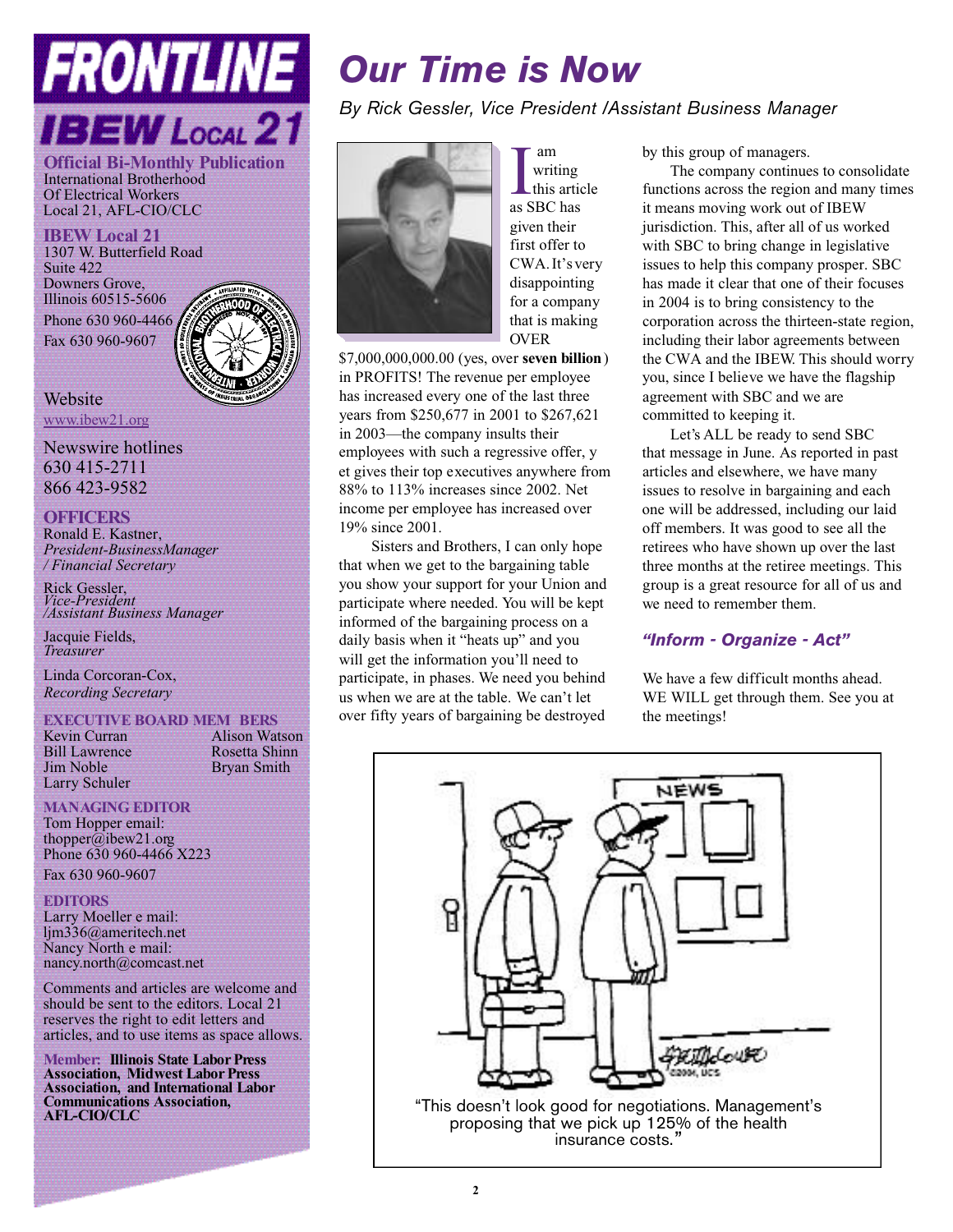## *More Money Whether You Want It, Or Not*

*By Kurt Schmidt, Business Representative*



I d like to<br>say I have<br>only good<br>news to write 'd like to say I have Lonly good about. What I have is a good news/ bad news report. First the bad news. In **Oak Brook Business**

**Communication Services (BCS)** the company has implemented **mandatory overtime .** Each Customer Advocate in Oak Brook, Chicago and Springfield is required to work 9 hours of overtime per week starting March 29th and going through April 30th. This is in spite of the fact that the office has worked voluntary overtime since April 2003 in some of its groups. The culprit is Long Distance. I find that interesting because SBC has been trying since 1996, then Ameritech, to get into Long Distance in the Midwest. SBC launched Long Distance in all of its other 8 states prior to the Midwest, yet they learned nothing on how to handle the load of orders, or to improve the ordering process in the Business Sector. On top of this add the fact that a year ago the company surplused almost 100 Customer Advocates. So once again because of company lack of planning, our members are bearing the brunt of the fix. They must give up their lives, their families and their health because of lack of planning by SBC.

Even with all of this bad news I must admit there is the flickering of Solidarity by the Sisters and Brothers in this Oak Brook office. There was a situation where the entire office had to get up for a **health stretch** from being in their seats too long without movement. At first the management thought it was cute, but when they stretched for about 5 minutes it became noticed as a statement. Let's make that candle burn with a high straight flame. Sisters and Brothers, do not forget your health during these long forced hours of overtime. Work accurately; do not make mistakes because you are tired. Continue to put out a quality product, an accurate product, and verify your order examples to

maintain order accuracy. Finally, there was a rumor that a large amount of cheese would be needed at the Call Center.

In the **ISDN Center** in Oak Brook the employees are still waiting for an answer from the company as to what was wrong with the sandwiches served in February 17th by an outside vendor. The company has informed the Union that it has not yet received an answer from the Department of Health. I find that very interesting because one of the employees called the Department of Health and received a hand written copy from the Department's investigator on the results of the visit to the vendor's location. The Union, through the direction of President Ron Kastner, escalated this to the Safety Committee to get an answer. But to date SBC hasn't given a formal response to the Union as to the cause of the tainted food provided at the company meeting. Well Company, I think the answer is obvious why not just CALL THE HEALTH DEPARTMENT? The Union will keep you advised of any information received from SBC. Remember, you should not be charged for theses absences or loss any wages due to your illness from the sandwiches.

Now for some good news. In



**Consumer** the company has extended the **incenti ve plan** for the second quarter of 2004. The plan has been highly lucrative for the past three quarters. Our members have seen an increase from the hundreds of dollars per month to the thousands of dollars per month. Even the company admitted it paid out more than it had anticipated—but don't feel sorry for SBC. What it has earned in revenue far outweighs what was paid out in incentives, both cash and merchandise. You have seen their profit numbers in the billions of dollars. Also, in Consumer the Union is waiting for a decision on the arbitration for mandatory overtime that was forced in that business unit as recently as the end of last year. The answer is to be received by April 15th and may be out before this article is read.

Finally, in the **E911 DIG group** in River Grove, there has been some movement back to the 4 X 10 schedules that were lost for a short period of time. It is true that the number of tours is less but it is a start in the right direction.

Sisters and Brothers, please remember that the contract is up as of June 26th. Keep yourselves informed, support your bargaining team, join in all actions to support a fair contract and stayed unified.

#### *Do you have a News Story?*

We need your contributions. We accept them on disk in Word format at the Union office (paper copy backup is a good idea) or simply paper copy. Or you could email an attachment in Word to both addresses as insurance.

*Nancy North nancy.north@comcast.net Larry Moeller ljm336@ameritech.net*

*Complete information about all Union Privilege services is available online at www.unionprivilege.org.*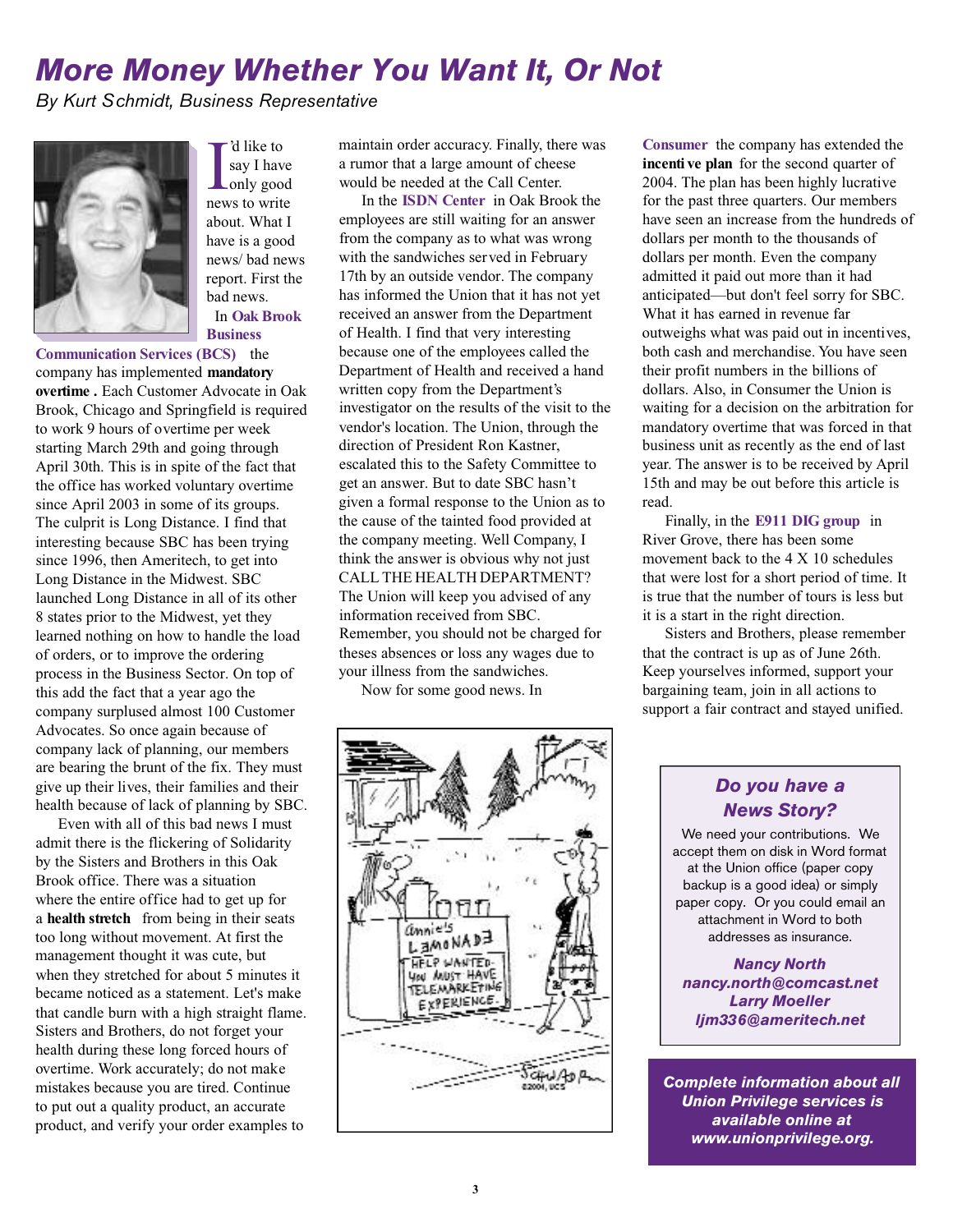## *Do You Want to Live on 18 Cents an Hour?*

*By Larry Moeller, Area Steward*



T myself hese days I find nostalgic for the good old days. Just over 3 short years ago we had low unemployment, a booming

stock market and a Federal government that enjoyed a budget surplus. Ah for the good old days, what happened ? In my humble opinion our government changed its focus from tending the U.S. economy first to make war, a war on terrorism. To be sure the attack on 9/11 demanded a response and our military has concluded its primary mission in Afghanistan and Iraq. Now its up to the diplomats to make a lasting peace.

Administrations Ho- Hum attitude toward the U.S. economy brought to light by public comment by high Bush officials saying the loss of 2 million jobs is essentially the cost of doing business in the new global economy. I'll bet that makes the jobless feel better—they should understand foreign workers are willing to work for a fraction of what Americans earn—as soon as U.S. workers are willing to accept third world wages while the wealthiest 1% of U.S. citizens reap the rewards of our labor, all will be well.

For example, NIKE pays about \$7.00 for a pair of shoes that sells for \$130.00 dollars here. The shoes are made in Indonesia where workers are paid 18 cents per hour, but its not just shoes—all cameras sold in the U.S. are made overseas, almost all bicycles, tape recorders, radios, T.V. sets, VCRs, and computers—not to mention the support services provided by foreign workers.

More disturbing is the Bush

#### *They Only Lie When Their Lips Move*

*By Reid Kanies, Steward*



**I** should have<br>better—<br>especially as a should have known better steward—than to believe them. It was a year

ago when the tri-cities of St. Charles, Batavia and

Geneva floated a referendum to support a city owned fiber network, "a to the house broadband program." As a resident I was against it. As a taxpayer I thought it was too expensive. As an SBC employee I thought it was threatening.

So did SBC. It feared the snowball effect of communities leaving the SBC base and going it alone. Therefore it formed a Company-Employee-Resident task force to sway voters to vote "No."

An SBC director level person came to the St. Charles garage and told union members that their amount of participation would be their amount of entries into a raffle of sky box tickets to a Cubs or Sox game.

Not needed but a nice company gesture.

Managers and craft together, placed yard signs, attended council meetings, wrote editorials and walked door to door. The voters voted "No." Victory and its rewards were to be forth coming.

You guessed it. No raffle, no local union members at the game.

I realize this breach of their world is small compared to those union brothers and sisters who have been fired, laid off and wrongly disciplined but it does prove the company isn't even a good winner. If they ever do get their way in court about the UNE-P issue they won't share. We must stick together now to bargain for the now.

When I did threaten a grievance they told me since raffles were not a negotiated item in the contract, I'd lose. Okay, let us remember that correcting orders for repair and installation or correcting engineering prints are not in the contract either.

By the way, the tri-cities might place the referendum on the ballot again in November.

I'll be watching SBC to see if their lips move.

One in three workers employed by U.S. multinational companies lives in a foreign country.

As a bigger slap in the face to the American taxpayer, these same multinational corporations get billions in government tax credits. Guess who makes-up the difference? Little wonder where President Bush's 200 million plus compaign fund came from. The philosphy of the Extreme right of the Republican party is clear, if Saudi Oil Princes want to curtail OPEC oil prodution—jepordizing the fragile U.S. economic recovery, well thats O.K. with the Bush team. After all, the Bush family is business partners with the Saudi Royal Family and U.S. businesses and consumers will just have to dig deeper.

It's ok to out source IT jobs to India. Everyone has forgotten the Regan administration's promise of high tech jobs for the workers who lost their jobs in the last trickle-down economic plan. In plain language The Bush Administrartion attitude toward the Environment, Workers, really Fair Trade, Fair Taxes is LET THEM EAT CAKE.

So what does this mean for Telecommunication Workers like us? Support services in India do not use SBC services. Corporations that move off shore do not need the services SBC sells, and we install and maintain. Former emoloyees of US corporations who used to provide Information Technology support services, or worked for corporations that moved away may not be able to afford to keep paying for additional lines, DSL,caller ID, etc. etc. You all know what the results of these are, layoffs and the threat of Health Care Premiums. Oh yeah I almost forgot the CEO gets a BIGGGG raise and Bonus..... PASS THE CAKE!!!



SBC and the White House —our suspicions are true.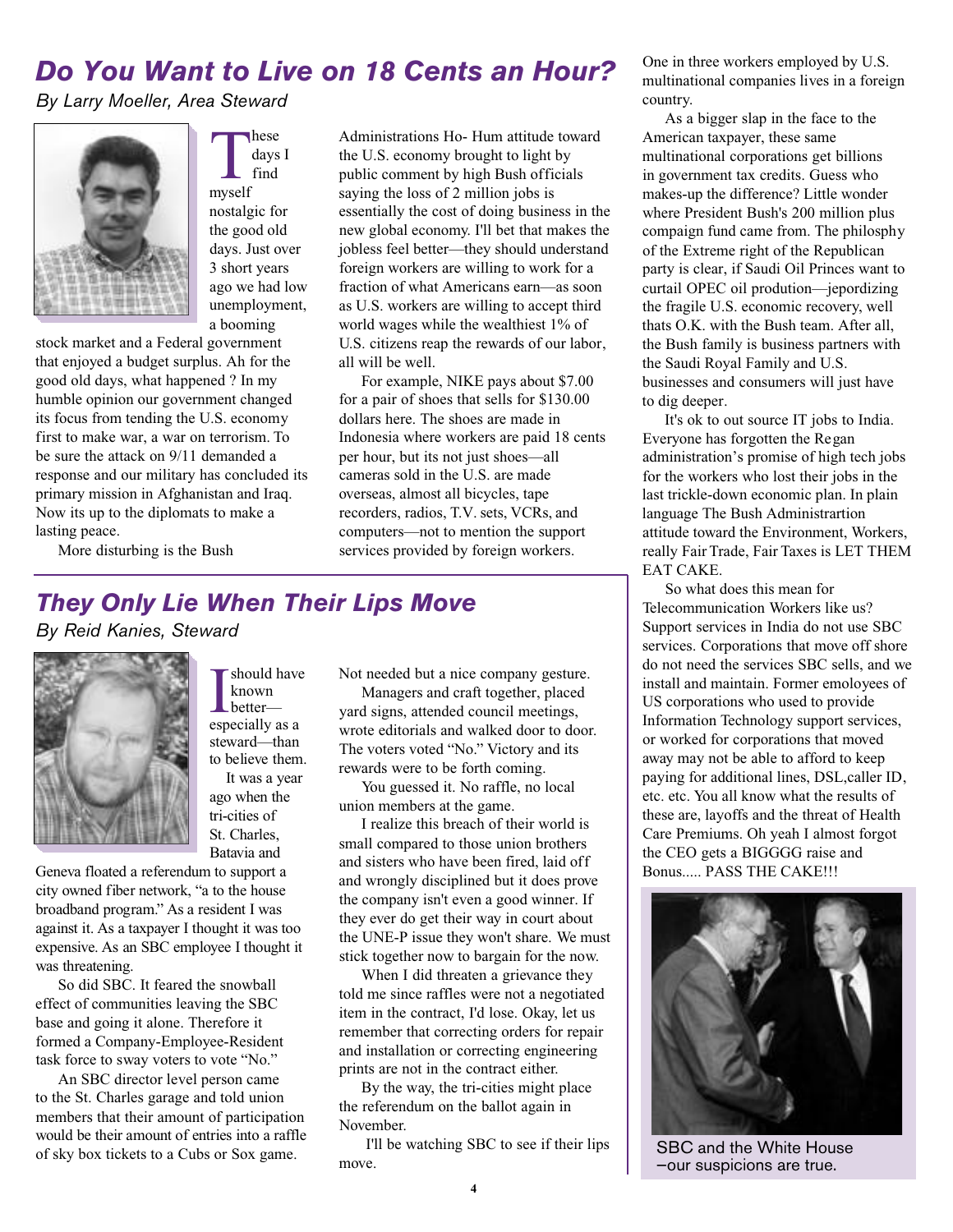#### *To IBEW Local 21 Members Employed at SBC By David Webster, Business Representative*

 $\prod_{\text{to share}}$  t's not have informat t's not hard to share information advantages of a Union contract with

others. Attached is a "talk point" guide that can be used when you come in contact with Dish Network Workers especially, if they are working inside your home as you take advantage of your SBC discount on Dish Network services.

It is only meant to give you an idea of what to say to the Dish worker to get them talking, I'm sure that you'll know what to say to keep them interested in the Union difference once you break the ice. Nothing gets the message across better than workers talking with other workers. You can be a part of helping Local 21 maintain the Industry Standard that we all enjoy. By talking to Dish Network Workers and helping them understand "The Union Advantage," you can be a part of helping maintain our industry standards.

#### **Dish Networ k Talk Points**

• Talk about what you do at SBC, how long you've been there, etc.

• If you're installation and repair tell them that you do the same work as them only on the customer side of the D-Mark.

• Tell them that when you do the jack work for a Dish Network customer or for an SBC customer you make \$27.65 per hour because you have a Union Contract.

• With the SBC/Dish partnership, Dish Network is giving away part of your work, the jack work, to SBC workers. That could potentially cost jobs for Dish workers.

• Let them know that the only reason workers are able to make \$27.65 with full benefits and job/ layoff protections are because they are union members— IBEW Local 21.

• Tell them about the Union and how, because you are a member, you have been able to provide for your family.

• Tell them why you wouldn't do this work without a Union and a Union Collective Bargaining Agreement.

• Explain that with the changes in the industry and within Dish network due to the partnership with SBC, (all of their phone work being performed by SBC Union members) now is the time they should seriously consider joining us in the brother/sisterhood in IBEW Local 21.

• If they show an interest in joining or getting more information about IBEW Local 21 refer them to Business Representative Dave Webster at 630-222- 9121 or Area Steward Bob Przybylinski at 708-404-0417 and they can also visit the Unions Website at www.ibew21.org.

#### *A Corporation That Breaks the Greed Mold*

*By Jim Hightower*

 $\sum_{\substack{\text{compassic} \\ \text{SOBs on the job?}}} 0 \text{ big time}$ o big time CEOs -- no matter how compassionate and cuddly they might be personally -- have to be

Yes, says the conventional wisdom of the greater Corporate World. The bottomline dictates that wages and benefits be slashed and that offshoring be pursued with a vengeance. It's not personal, just business. "Look Ye to Wal-Mart," boom the Market Gods, directing CEOs to follow the anti-labor, low-wage, no benefit, move-itall-to-China ethic of this giant. The gods decree that no one can out-compete Wal-Mart, so best to imitate the beast.

Apparently, Jim Sinegal has been going to the wrong church. He's CEO of Costco, the profitable warehouse club retailer that's fast growing across the country. He takes a shockingly heretical view of his job, boasting of his company's fair treatment of employees: "We pay much better than Wal-Mart," Sinegal says. "That's not altruism. It's good business."

Indeed, Costco's pay is much, much, much better: a full-time Costco clerk or warehouse worker earns more than \$41,000 a year, plus getting terrific

health-care coverage. Wal-Mart workers get barely a third of that pay, plus a lousy health-care plan. Costco even has unions!

Yet, Costco's labor costs are only about half of Wal-Mart's. How's that possible? One reason is that Costco workers feel valued, which adds enormously to their productivity, and they don't leave. Employee turnover is a tiny fraction of Wal-Mart's rapidly revolving door.

Another thing Sinegal rejects is offshoring: "We could move [some operations] to Bangladesh or somewhere. But what kind of message would that send to our employees? Not a good one, I think."

While Wal-Mart makes twice as much profit as Costco, Sinegal believes it's better business to make a nice profit, but not a killing, and to invest more in Costco's 92,000 workers. "I don't see what's wrong with an employee earning enough to be able to buy a house or having a health plan for the family," he says.

*–Jim Hightower is a best-selling author from Texas*

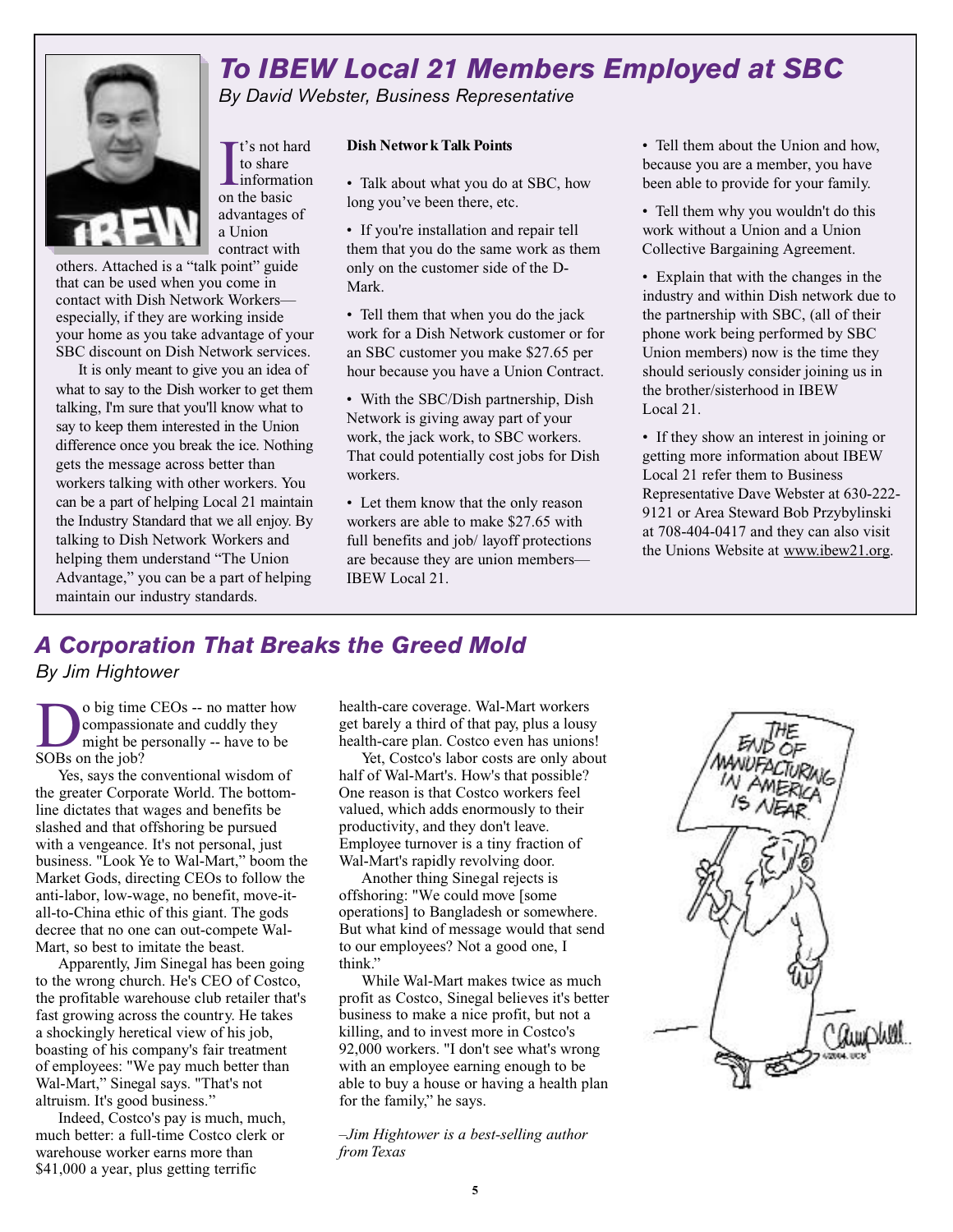## *Springing Into Contract Time*

*By Michael Sacco, Business Representative*



 $\bigvee_{i=1}^{\infty}$ <br>I love the ow, spring is here! newness of everything and the promise it brings. At SBC it also means contract time this year, for us

and our sisters and brothers in the CWA. By the time you read this, the CWA will hopefully be done and we'll be ready to start in the IBEW.

The company is doing the hard-nose, "this isn't Bell" drill at CWA bargaining. You better believe it isn't Bell. For us Ma Bell veterans, we can vouch that Illlinois Bell **never made the kind of profits SBC does. \$8.5 BILLION dollars or thereabouts last year and on track for a huge jump by the end of the year!**

That's right. \$8.5 billion and quickly rising. How many of us have heard the bosses cry about how the company is "losing money?" They aren't losing anything, they're just not making as much as they want. That's a number they never reach. This company has no limit to how much they want to make and how much productivity increases to make it.

Why do I say the profits will rise quickly? Go to SBC's website and check out their March 16, 2004 presentation to Merrill Lynch investors on the Cingular purchase of AT&T Wireless. They give a thumbnail sketch of the major indicators of the business: DSL sales penetration (50% improvement in the last 9 months—far exceeding Verizon, a larger competitor and closing in on Comcast); increased bundling of services; soaring long distance sales and the slowing (to a trickle) of local access line loss. Things are looking very good. We should expect a quick and successful negotiation, shouldn't we?

To use a dated phrase, **NOT!** The company wants more—as always. They want it from our pockets; a prospect that angers me and it should anger you. It is important that we learn about this greedy corporation and share the knowledge with our co-workers. We need to be informed and organized to beat back any attempt by the company to try and roll back the gains that we have made as a union during the last 57 years.

How are we sharing information? Word of mouth, bulletin boards, the web (www.ibew21.org), the Hotline (630-415- 2711 or 1-866-423-9582 outside of the Chicago area) and this newspaper. Bargaining begins in May. Get involved and make a difference in this critical fight for our families' futures.

#### **DANGER!**

In March, we had a serious mishap in the Kildare CO in Chicago. A set of cable trays, holding thousands of pounds of cable, broke loose from the ceiling and came down on top of two of our brothers. Thankfully, no serious injuries occurred. However, we should all take time to look up at the ceiling above our heads. It appears that the anchors placed in the ceiling "blew out." We are not sure what happened, but it is probably due to the use of rat non-union) contractors in our central offices. They either are overloading the cable trays or improperly installing the anchors.

It makes me appreciate the days when Illinois Bell always had engineers design jobs, instead of just schlocking everything together as SBC does. Inspections since this disaster have revealed numerous other problems on the North Side. If you see any anchors pulling or pulled away from the ceiling, report it in writing to your manager and area manager. Forward a copy to the Union and vacate the area! **Pulled anchors are a clear and present danger of a collapse . Don't take a chance .**

In another serious safety issue, certain managers are pushing people to work alone in high crime areas, like the projects. This is a serious safety breach, a violation of company safety practices and the OSHA law. Work safe and follow "Sacco's Rule: If the cops don't go in alone, the phone person doesn't either!"

#### **Around the Area**

Scheduling is still a major problem both inside and outside on the North and West sides. Some managers get it, others just want to use it to get their power jollies. We are working through some of the problems, but sometimes the only cure for these problems is the voices of upset members in the boss's face, expressing their displeasure at his/her ignorance. Try it together, you'll surprise your boss, and maybe yourselves at the results it can get!

We had a member accused of misusing a WEX gas card. The company tried to fire the brother, but couldn't prove its case due to the poor security of the cards and passwords. If you are uncomfortable with what your card is possibly being used for off-hours, turn it into your boss for safekeeping every night. Don't forget to ask for it back in the a.m. though, you don't want to get stuck running out of gas!

Finally, when operating a company vehicle, always follow the law—including parking regulations! The company increasingly is refusing to pay parking tickets or towing fees. Drive around until you can find parking or NA the job. Don't run the risk of the company picking your pocket because you went the extra mile to serve the customer. Have a safe spring!

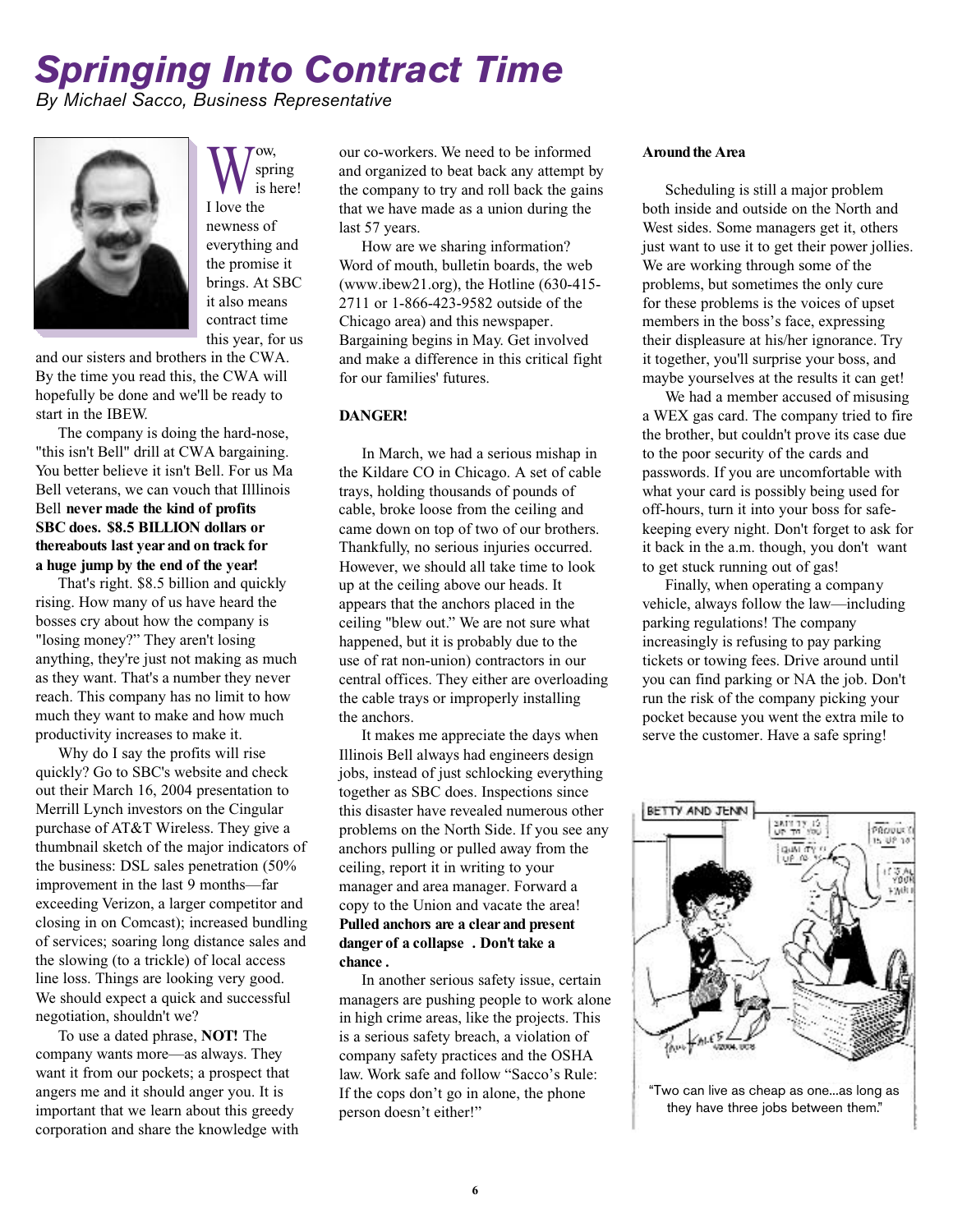# Return of the Rat!





Ralph the Rat made his first public appearance on 22nd Street & Jorie Boulevard. Before work Customer Advocates from BCS expressed frustration with the new Mandatory Overtime. ISDN Marketing Support Specialists joined them. Solidarity Support also came from Consumer Service Reps down the street, Techs from the Villa Park garage, and Local 21 staff.



*By Nancy North, Area Steward*

*Time*

ime. No working

The New World World Way

enough time. Starting



#### March 29th Mandatory Overtime means there's less time for parents, for students, for anyone in the Oak Brook BCS office with a life outside of work. Nine hours of Mandatory Overtime per week has everyone stressed out. People are developing nervous habits like pencil

#### tapping. People feel cramped and stand for stretch breaks.One morning some CA's were so pressed for time, they couldn't change out of their pj's until

after they got to the office. We all felt shocked when management announced Mandatory Overtime—we'd been working voluntary overtime for a year, but it wasn't enough. We're a microcosm of the American economy—the number of orders issued per month tripled after Long Distance was approved, but no increase in headcount.

We all felt shocked at the official HR answers in the Q&A that rolled out a week later. The official policy ended with "failure...discipline up to and including termination."

We hate having to schedule our time a week in advance, although individual managers promise to be flexible with changes—it's "at their discretion."

They anticipate, but can't promise, it will only last a month. We're all tired. The details run round and round in my head, but I've run out of time.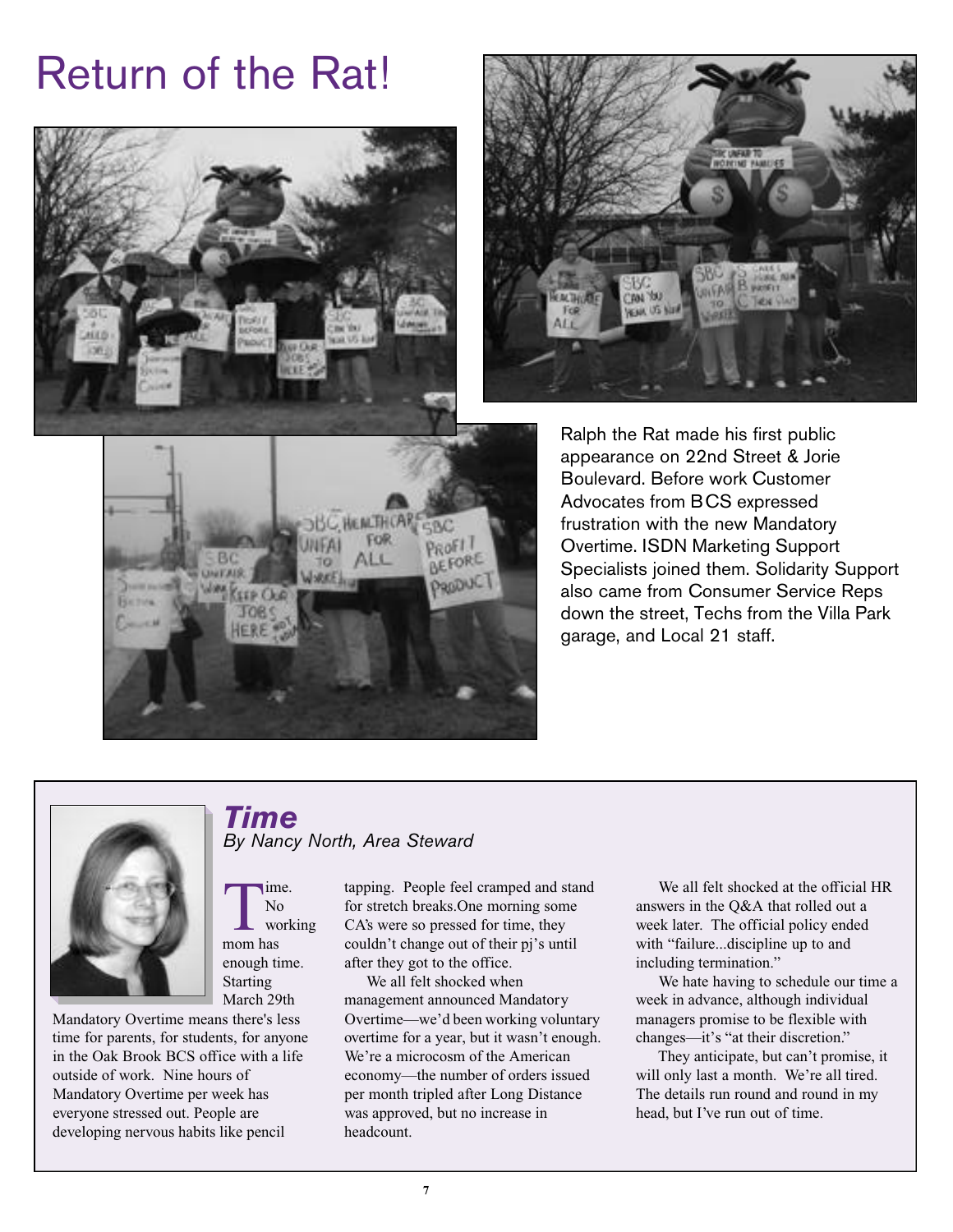# This is Why We Work

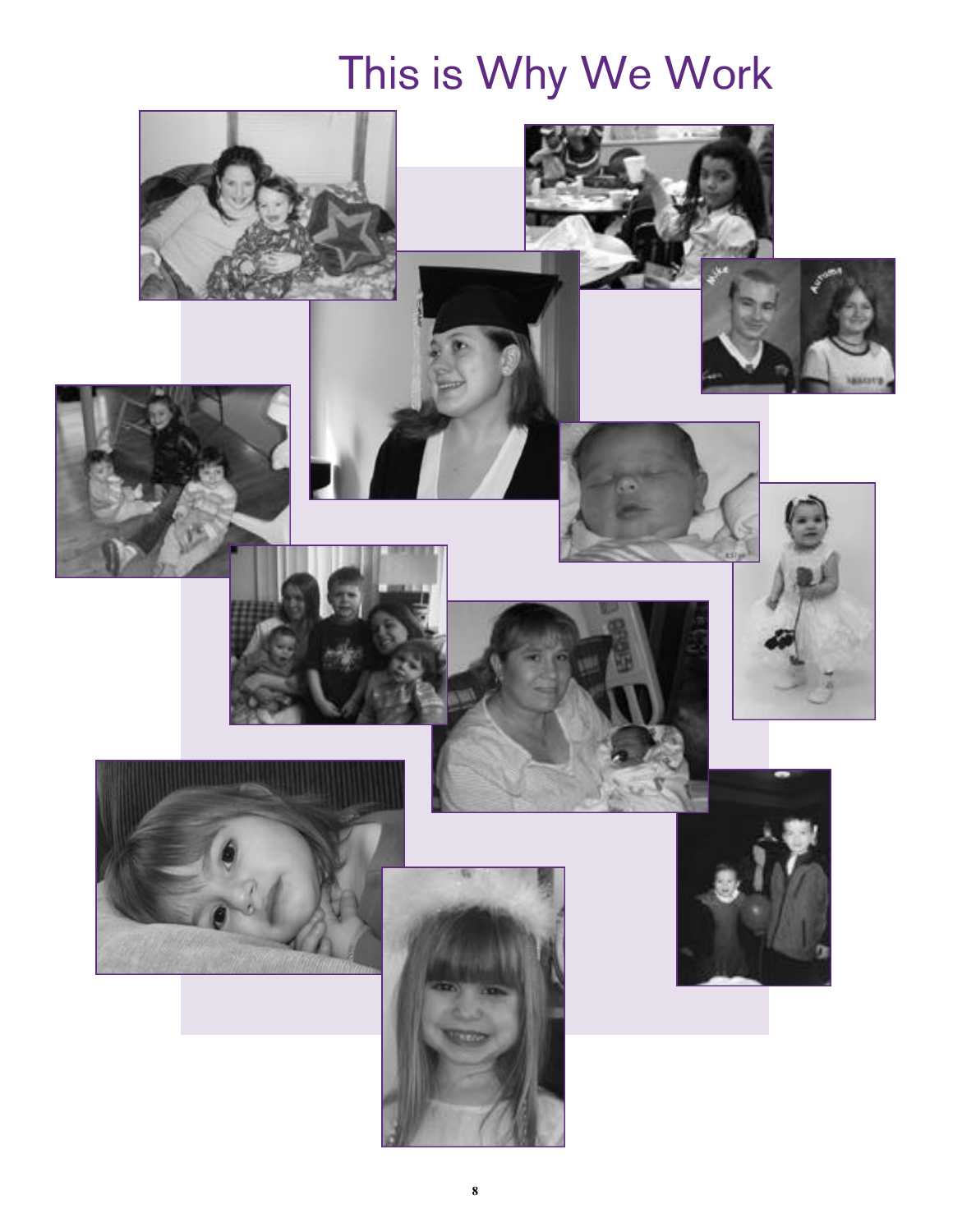## *IBEW Local 21 COPE and Indiana State AFL-CIO Candidate Endorsements*

| Governor                |   | Joe Kernan                                                                                                                     |
|-------------------------|---|--------------------------------------------------------------------------------------------------------------------------------|
| Lt Governor Kathy Davis |   |                                                                                                                                |
| <b>State Senate</b>     |   |                                                                                                                                |
| District                |   | 2 Samuel Smith                                                                                                                 |
|                         | 3 | Earline Rogers                                                                                                                 |
|                         | 5 | Nancy Dembowski                                                                                                                |
|                         |   | $Q_{t}$ $\mathbf{H}_{t}$ $\mathbf{H}_{t}$ $\mathbf{H}_{t}$ $\mathbf{H}_{t}$ $\mathbf{H}_{t}$ $\mathbf{H}_{t}$ $\mathbf{H}_{t}$ |

State House of Representatives

- District 1 Linda Lawson
	- 2 Earl Harris
		- 3 Charlie Brown
		- 4 Ralph Ayres
		- 10 Duane Cheney
		- 11 Dan Stevenson
		- 12 John Aguilera
		- 13 Chester Dobis
		- 14 Vernon Smith
		- 19 Robert Kuzman

**The Indiana Primary will be held on May 4 th 2004** In this election year we have 4 major goals

- 1 To retain Democratic control or the State House of representatives
- 2 To see that our friends, Senator Evan Bayh and congressman Pete Visclosky serve another another term in the U.S. Senate and House.
- 3 To elect Governor Joe Kernan and Lt. Governor Kathy davis to a full term in Indiananapolis
- 4 lastly and most importantly, we must SHOW BUSH THE DOOR IN " 04. the future of middle Class America and Organized labor is at stake !

#### *COPE Report*

## *Political Action in Indiana & Beyond*

*By Dennis McCafferty, Committee on Political Education*

 $\prod$ he most frequebnt questions from the members are: One, "What's the Union doing about it?" And Two, "I'm only one person, what can I do?" Well, we've got answers for you. Your Union's Committee On Political Education is going to be ALL ABOUT these 4 things from now on.

**1. Registration:** Your Union is going to get you registered and then BUG THE HELL OUT OF YOU TO VOTE! Indiana residents have until April 5th to register to vote in the primary of May 4th. In Illinois, the registration for the General Election in November opened up on March 22. If you don't already have one, we will provide you with a list of endorsed candidates. The time has come to reward our friends and punish our enemies.

**2. Education:** Your Union is going to see to it that you get the information you need to make a more informed decision in the voting booth as well as provide you with the necessary tools, so you can get involved in the fight to protect our futures.

**3. Mobilization:** Your Union is putting a tremendous amount of effort and resources into transforming all this information into meaningful action. Local 21 is exploring all types of new and innovative ways of mobilizing the membership to spring into action on short notice. Your Union has also enlisted a growing number of retirees to join in the fight. Unfortunately, after all their years of dedicated service, SBC appears willing to make these folks their prime target in negotiations and we ain't havin that!

**4. Participation:** By now you have returned the membership surveys. The information you provided will help the officers and staff determine what issues are most important to you—whether it's wages, benefits, health care, job security, etc. Visit our website at www.ibew21.org and register for your State's e-activist network. You can also send us your email addresses or continue to sue your Local's hotline (630-415-2711) for the latest information.

Make no mistake about it Brothers & Sisters...we are on the brink of war with this Company. And to win this war we have to have 2 things:

1) A plan of attack—your Bargaining Committee will have that when they march up to the table to begin negotiations on a new Collective Bargaining Agreement. But no matter how good their strategy is;

2) You **MUST** have motivated foot soldiers to carry out that plan. **AND THAT'S WHERE YOU COME IN!!!** Whether it's walking an informational picket line, or lobbying local politicians, family, friends and neighbors. Taking a younger member "under your wing" by teaching them how to stick up for themselves or just "talking up" the Union in your garage or office—when you conduct yourself as a **stand-up Union Member** it rubs off on others and the best way to lead is by example. Our strength as a Union lies in our Solidarity, so **BE PROUD—LET IT SHO W AND HELP IT TO GROW**.

Here's the challenge to you, the Membership. If we pledge, right here right now, to work our damnedest to achieve these goals, there will be **no limits** to what we can accomplish. And know this, the future existence of our livelihoods and our Union is at stake. The time to roll up our sleeves and get to work is **NOW!** Together we can and will do it. So thank you for all that you do, take care, **GOD BLESS AMERICA AND GOD BLESS OUR UNION.**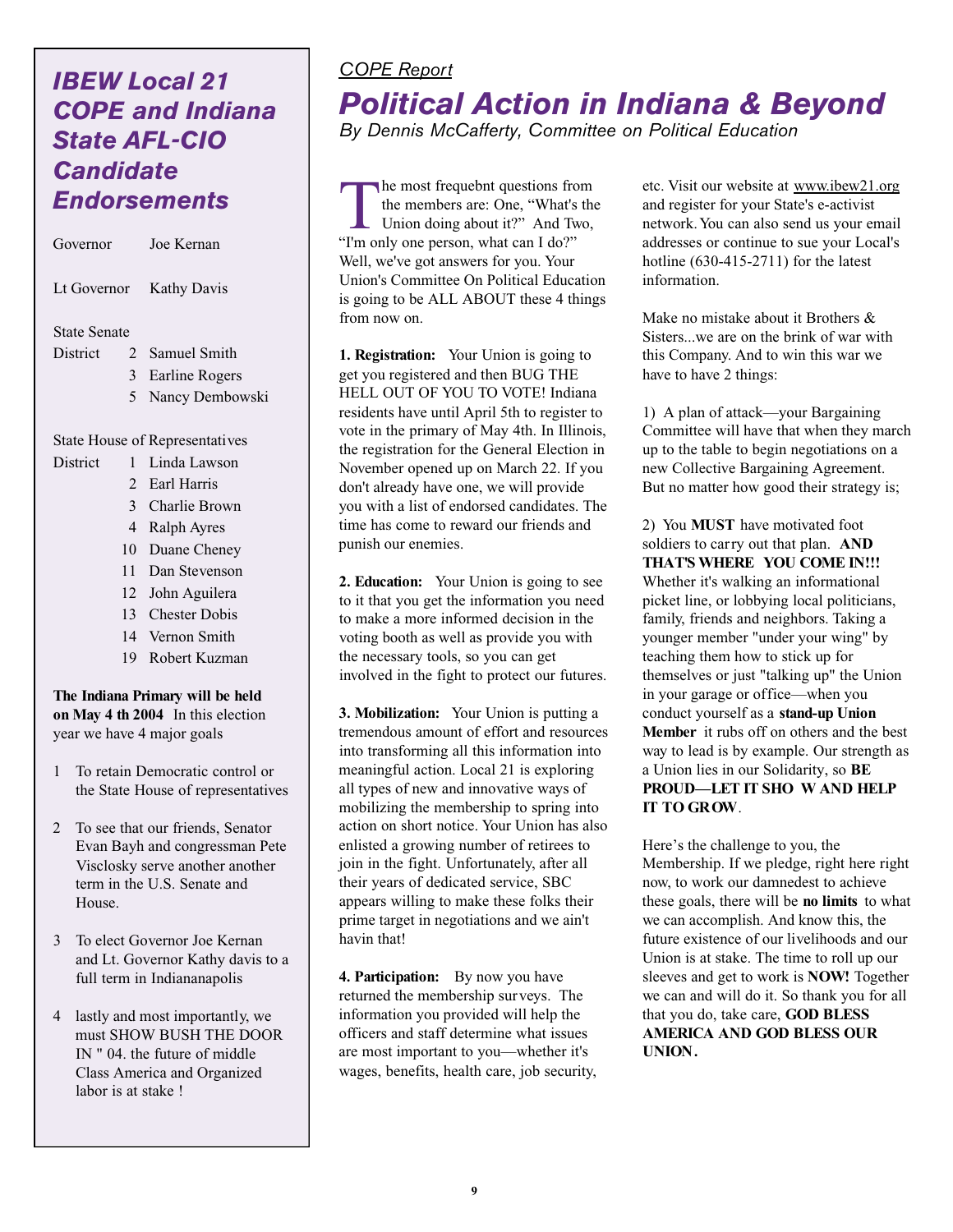### *The Grievance Process @SBC — May it By Jim McLauchlan, Chief Steward*



**O** ver the past<br>few few we have ver the past few listened to reports from President

Kastner and Vice-President Gessler on the backlog of grievances waiting for arbitration. We all wonder how it can get fixed and why it's gotten this bad. I think it finally hit me upside my head as I worked several different issues recently.

In my travels I find people amazed on why we can't seem to settle even the littlest of issues. The answer is UNION BUSTERS!! That's right you have read it here in this paper before, but I truly believe that SBC has chosen to become UNION BUSTERS. Look around and you see it everywhere. They attempt to discredit your Union leadership. They attempt to make you, the member, feel like you have no power to fight back. WE WILL NOT ACCEPT THIS!!

A recent issue. I had a technician with almost 20 years with SBC get into a car accident. The company deemed the accident avoidable. He was taken into another meeting after the accident investigation and suspended for 1 day. That is where this gets interesting. I asked the manager why he would get a suspension after 20 years of perfect driving and his answer was, "HR said so." I explained that in the olden days we would make him go into the garage with all his peers and explain how the accident happened. This was always a good learning experience and a good safety review for everyone. Again, the answer was, "Sorry, HR said so." We grieved the discipline. Do you think we can settle it before it goes to arbitration? The answer is no, because "HR said so."

Another great example is the attendance policy, or should I say "the attendance guidelines" they have started to enforce. They now use a computer to track all our attendance. The managers are sent exactly what to do after each absence. They no longer can make a decision themselves. The managers are all told to contact HR for any and all decisions that they make. People with 10 years perfect attendance now get disciplined, because "HR said so."

I could go on with examples forever, but this is the problem. We no longer have a grievance process. The company will no

longer allow managers, to manage their business. In the past when a grievance was presented at the first step, the local manager had the ability to listen to the issue and decide what to do. Today the decision has already been made because "HR said so." The manager won't try to think on his or her own and make the "correct decision" because "HR said so." **The President and Vice-President of each business unit are directing HR.** What manager below them will change a decision already made at that level? The grievance process is ruined.

When we get the grievance at the second step we hear the same thing that the Steward heard at the first step, "HR said so." The grievance is denied and moved to the third step for Labor Relations and the Business Reps to attempt to straighten out. They then finally get to discuss the issue, which is usually denied, because "HR said so."

The Union and the company negotiated a grievance process in our contract. As article 13.10 states, "it shall be the objective of both the Company and the Union to settle any grievance promptly and at the lowest step of the grievance procedure." We no longer have a 3-step grievance process. Since someone in each Business Unit has dictated to have HR step in and make decisions for local managers, the entire process is a TOTAL FAILURE. There aren't many managers below the rank of the Labor Relations department who have enough guts to actually think for themselves. Who would go against the heads of the Business Units, who have already made the grievance decisions? *So the grievance procedure at SBC is dead, may it Rest in Peace.*

SBC has chosen to become UNION BUSTERS!!! We won't let that happen, show your support. THE TIME IS NOW!!! Here's a quick 3-question survey. Circle the correct answers below.

- 1. Who will you support and put your trust in? Your Union trying to negotiate your next pay increase or A company trying to take your pay away
- 2. Who will you support and put your trust in? Your Union fighting to maintain or improve your benefits or A company that is trying to take them away

3. Who will you support and put your trust in? Your Union fighting to improve your pension or A company trying to take it away

I'm sure I know your answers.

AN INJURY TO ONE IS AN INJURY TO ALL. DO NOT FORGET UNITED WE STAND!!!!!

United in Solidarity

#### *Union Structure Explained Part 5: The Treasurer By Jacquie Fields*



In this<br>
issue of<br> *Frontline*<br>
will continue n this issue of *Frontline*, I with duties of the Union staff by sharing the duties of the Treasurer. The

Treasurer shall

receive from the Financial Secretary all monies collected, or the bank record of the money deposited in the local union's bank account, and give a receipt for it. The Treasurer also:

- Deposits in the name of the local union all local union monies received from Financial Secretary. In Local 21 that is a combined title with the President.
- Shall make no disbursements without an order or warrant signed by the President and Recording Secretary and approved by the local union.
- Provide an itemized financial statement to the local union.
- Must submit books and records for inspection or audit when called upon by the proper authority.

Financial statements are available to members upon request at each unit meeting every month. The office of Treasurer is an elected position, which I am proud to hold for a second term.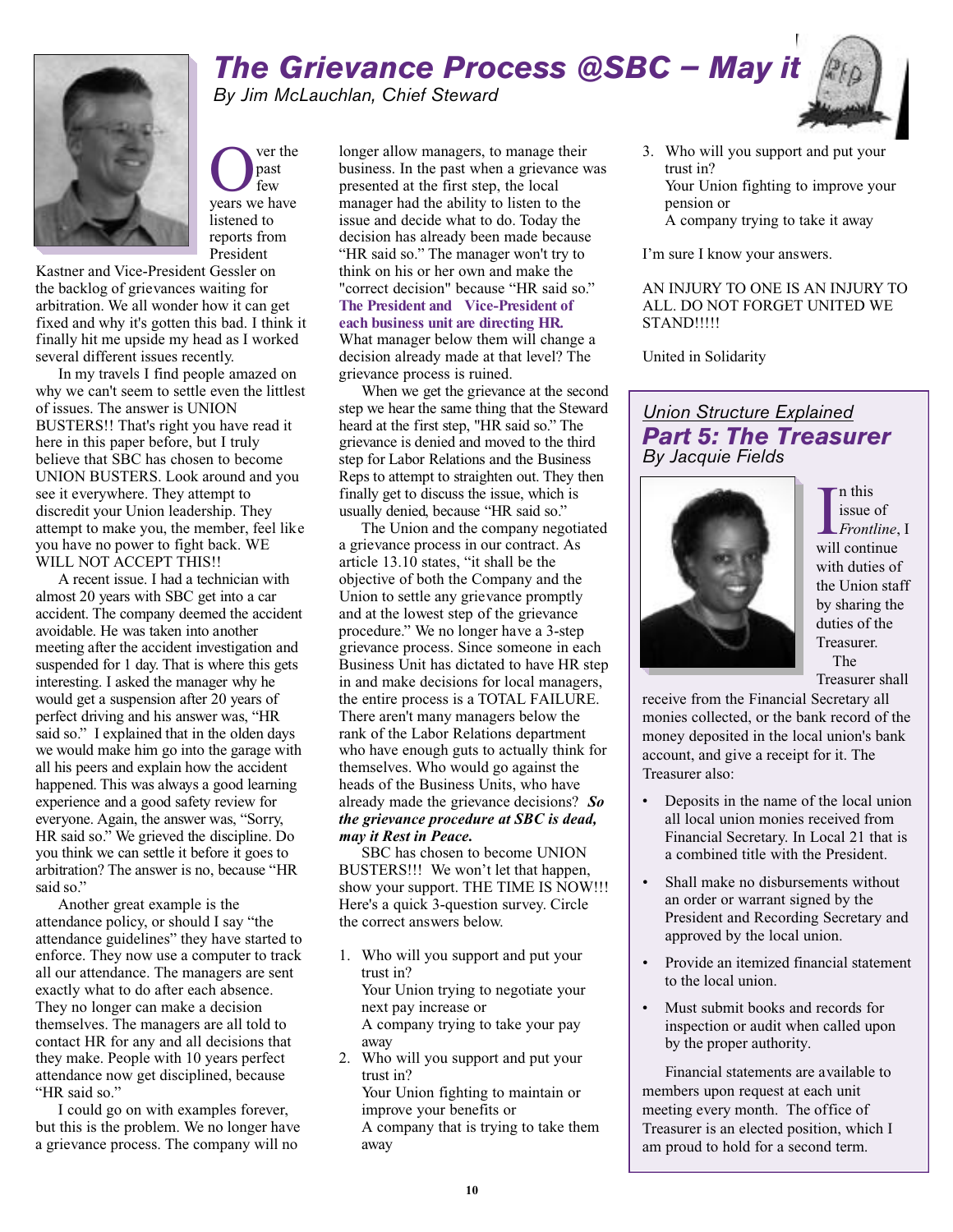#### *Hello Hoosiers The Work Shuffle By Dennis McCafferty, Steward*



Well<br>are once again; ell' here we with contract time steadily approaching the s\*\*\* is getting so thick you can stir it with a stick. I'd

like to extend sincerest congratulations to all the recent retirees in Lake County. You've earned your day in the sun; enjoy it in the best of health! Advise your steward to call for your union retirement gift. A special thanks to Wally Pearson for all his help in trying to make me a real Steward.

So now down to business...The Infrastructure Maintenance Organization (IMO) world turned upside down in late December with an upper level management reorganization that would divide many work functions into different yet totally unrelated departments. For example, certain DARRT Techs would now be under Construction and Engineering (C&E) while others would return to Installation and Repair (I&R). Locate work would return to I&R and the Cable Splicers (many of them forced into IMO because of their job title) are not allowed to preference back to C&E although they hold the title because they're from another "unrelated department."

In I&R, scheduling has once again become a problem. Not once has any SBC manager come up with a holiday or N/S scheduling plan that makes any kind of sense, nor can they back one up with any sort of logic. Just in case y'all in San Antonio were wondering, we experience all **4** seasons up here in the Midwest (sometimes all in the same week). So I hope you're not depending on the weather to cooperate when you determine how you go about this.

In Construction (C&E) the big broadband initiative disappeared as quickly as it re-appeared. Apparently, all those **"hot jobs"** that had to get done had time limits attached to them. They're still hot and still important, just not important enough to allocate any overtime or six tours to. But hurry up and get them done. This company never ceases to amaze me.

#### **SUGGESTION BOX:**

Far be it for me to tell you how to run your business SBC, but here is one suggestion I hope you'll consider: The next time you want to run one of your **dog and pony shows** like "Factors for Success" past us, bring donuts, then it won't be a total waste of time. The fact that you trotted out the same managers who we deal with on a daily basis, the same ones who'll be the first to admit that they cannot effect any sort of meaningful change, just proves how little you care about not only your employees, but your customers. But hey, what do you care, you've got everything you want now. Don't you? (Long Distance, Regulator Agencies re-evaluating UNE-P) etc. Why should you care? Well, I'll tell you why. Because all of your new found fortunes are dependent on one thing: Service Level Commitment Numbers!!!

#### **CHOICE MEMORIES:**

They say you can't live in the past, but it's a fool who does not remember it. So here are a few things I hope you remember in the future as contract time grows nearer.

- **• REMEMBER:** That this Company **CHOSE** non-union, out-of-state, SCAB contractors over 600 of their own people who they so cold heartedly, put out on the street 2 days after Christmas in 2002.
- **• REMEMBER:** What your manager said when you and your steward met with him about a contract violation? "Go ahead and grieve it" That's why there are over 900 grievances at 3rd step or higher at the time of this writing.
- **REMEMBER:** Being called into the office for a GPS meeting and having to explain your every movement for the last month to your manager?
- **REMEMBER:** What you were told the last time you asked for a capital tool or a training class?
- **REMEMBER:** That the company had planned to lay off 500 more of our Brothers and Sisters this past June, but because of your Union's extensive Legislative Lobbying efforts in Springfield, they pledged no further lay-offs until May of 2004.

**• REMEMBER:** The closing of Call and Tech Support Centers throughout our regions, in which this company CHOSE to move the work out of our local, or in some cases outsource it to another country!

Remember all of it, when the company comes to the Bargaining Table crying about how tough things are and how they're not making enough of a profit to keep the shareholders happy. And also remember that this is not an industry in trouble, despite themselves they still mismanage to make a gazillion dollars every quarter. Remember all the bull\*\*\*\* they put us through but most of all, remember they didn't have to treat us the way they did, they **CHOSE** to.

**For all Local 21 members that dri ve an SBC vehicle 10,001 pounds** or more, the vehicles need to be inspected daily and also, don't forget the requirement to fill out the form to show that the inspection was done. If the SBC supervisor does not have the form or gives an incorrect form (the correct one is double sided) get your shop steward involved right away. These requirements are not optional—**THIS IS THE LAW.** In addition, if you drive an SBC vehicle like this (the truck should have a U.S. DOT number on the door). You should have a valid medical card, so care for that immediately. This also includes the smaller vehicles pulling HESCO's.

With all the detailing and loaning out, and exhibit and job title crossing over going on, we need to start paying a little more attention to what's going on around us. Management's latest scam is if they can't get their own people to perform a task (due to safety or health concerns) they just give the job away to a different department until they find someone who will. The fact that they are showing such total disregard for the safety of others, not to mention screwing their own crews out of **THEIR** work is NFG I'm sure you'll figure it out.

So in closing, let's remember to work safe, be stand up Union Members always, and look out for one another. We truly can make this a better place to live and work if we stick together in SOLIDARITY. Until next time, good luck and God Bless.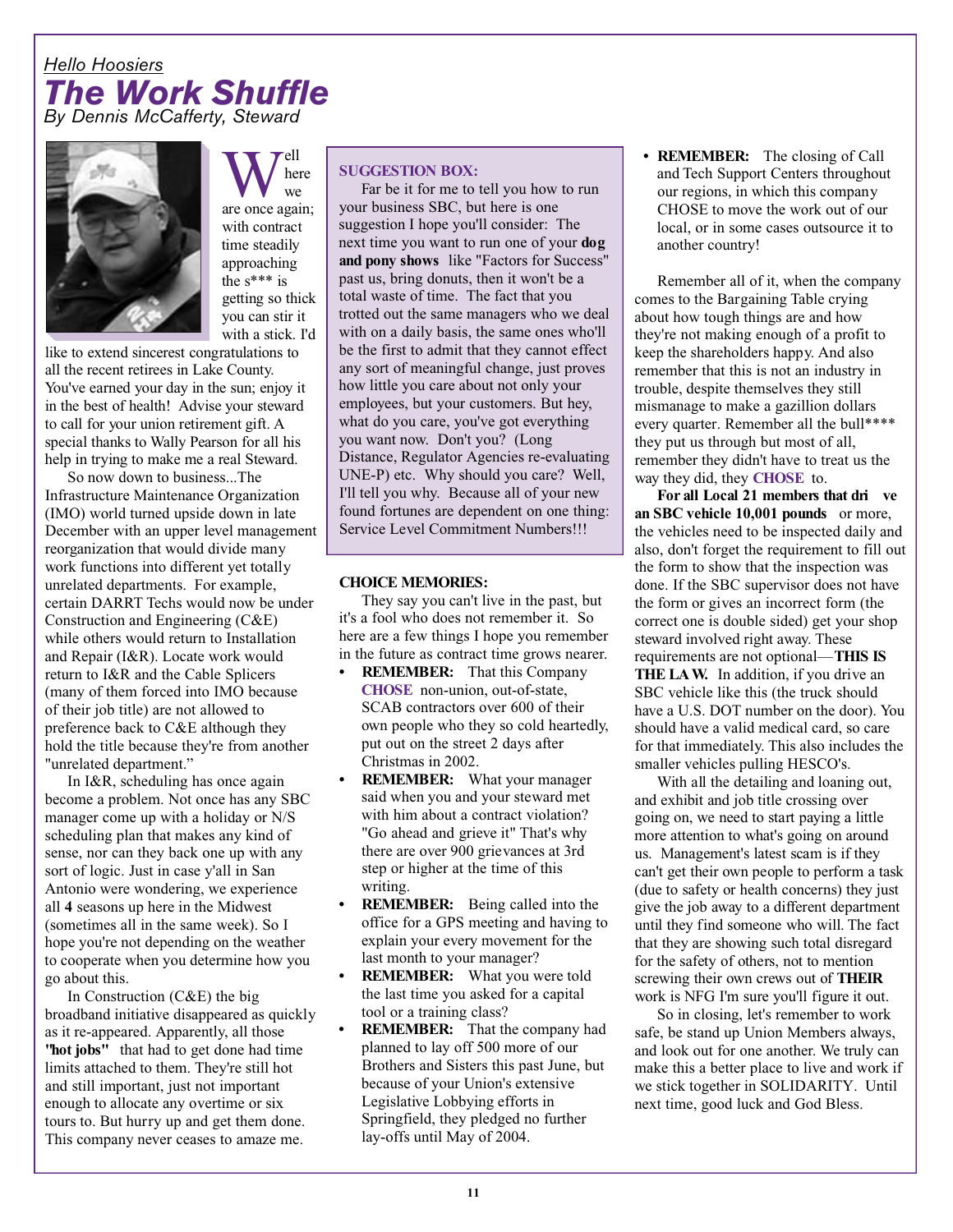## *Letters to the Editor*



Dear IBEW Local 21,

To begin with, the February edition of *Frontline* was both informative and inspirational. With upcoming contract negotiations there is no shortage of issues to discuss. One of the issues that concerns me is the willingness of SBC to shortchange their retirees of healthcare. It is not only degrading, it is sinful. These members invested years of hard work in a promise that was made to secure their well-being in the future. Families deserve the reassurance that their health care needs will be met in the future and not be reduced or possibly eliminated. Retirees and active members need healthcare on an increasingly higher level. How can a company that grossed 905 million dollars last quarter justify their actions? It is truly unimaginable!

On top of this, Ed Whitacre and confidants have the audacity to swindle outrageous bonuses while our health care is supposedly in jeopardy. It seems to me that they rationalize their pay by taking from us. Maybe it is time that they sacrifice their luxuries for our basic essentials!

The staff of IBEW 21 sincerely deserves a hand for reacting so quickly by organizing a retiree club. This club will give all members an opportunity to see how they will be treated long after their work is done. Health care is a necessity, never to be compromised for the sake of corporate GREED.

In Solidarity, Tim Stacy

Editors'note: *Tim Stacy is a working member of IBEW Local 21 at SBC. His opinions are solely his own and do not necessarily represent the views of this newspaper or IBEW Local 21.*

Dear Editors,

Since the February *Frontline* loudly mentioned that half of Local 21's membership has less than five years service I will dare suggest that for the next contract, banging the seniority drum will only give many folks a headache and do little to stir up support. Grab a clue everyone...seniority is not very meaningful in a company where, by Local 21's own admission, so few employees have any.

There should be language giving consideration for people with college degrees, military service, or other relevant work experience. Ideally, this would be in the form of a better pay scale, even if it's only \$5 or \$10 a week, and/or a "weighted" NCS date. Not only would such a system reward people who have worked hard to acquire valuable skills, it would be an incentive for others to do the same. The bar would be raised for everyone.

Yeah, you got me right: I'm proposing that all job titles should have separate pay scales. The teachers' unions have been doing this forever: A teacher with a Master's degree may get more money than another teacher with higher seniority but only has a Bachelor's degree. There is nothing unjust about rewarding hard work and self-initiative.

There are many SBC employees with little seniority, but do have college degrees or honorable military service. They work very hard and are incredibly smart. But when it comes to pay, job transfers, or layoffs, none of that matters. The

hypothetical lazy slug with decades of service gets preferential treatment only because their sole "marketable skill" is their ability to fly under the radar long enough to become untouchable. Why does the contract favor them and push aside low seniority employees who have actually gotten off their rear ends and *done something* with themselves?

I don't support one group benefiting at the expense of the other. I'm only asking that everyone get fair credit their accomplishments...be it years of service or otherwise. For the record, I have 13 years at SBC, am a second-generation employee and former union steward...so I'm not some ignorant, whining punk who just walked through the door. I can see it both ways because I've also spent enormous amounts of my personal time and money learning new things and would like to get credit for it. I respect the union, and the sacrifice made by my father and those like him is not lost on me. But along with telling me to educate new people, the union leadership should itself be doing some introspection and really look at what is important to the "new" membership.

Thank you very much. Charlie Warfield, Jr. Telecommunications Specialist Lombard, IL. central office.

Editors'note: *Charlie Warfield Jr. is a working member of IBEW Local 21 at SBC. His opinions are solely his own and do not necessarily represent the views of this newspaper or IBEW Local 21.*



"But Mr. Hinkley, I thought you *liked* well organized employees."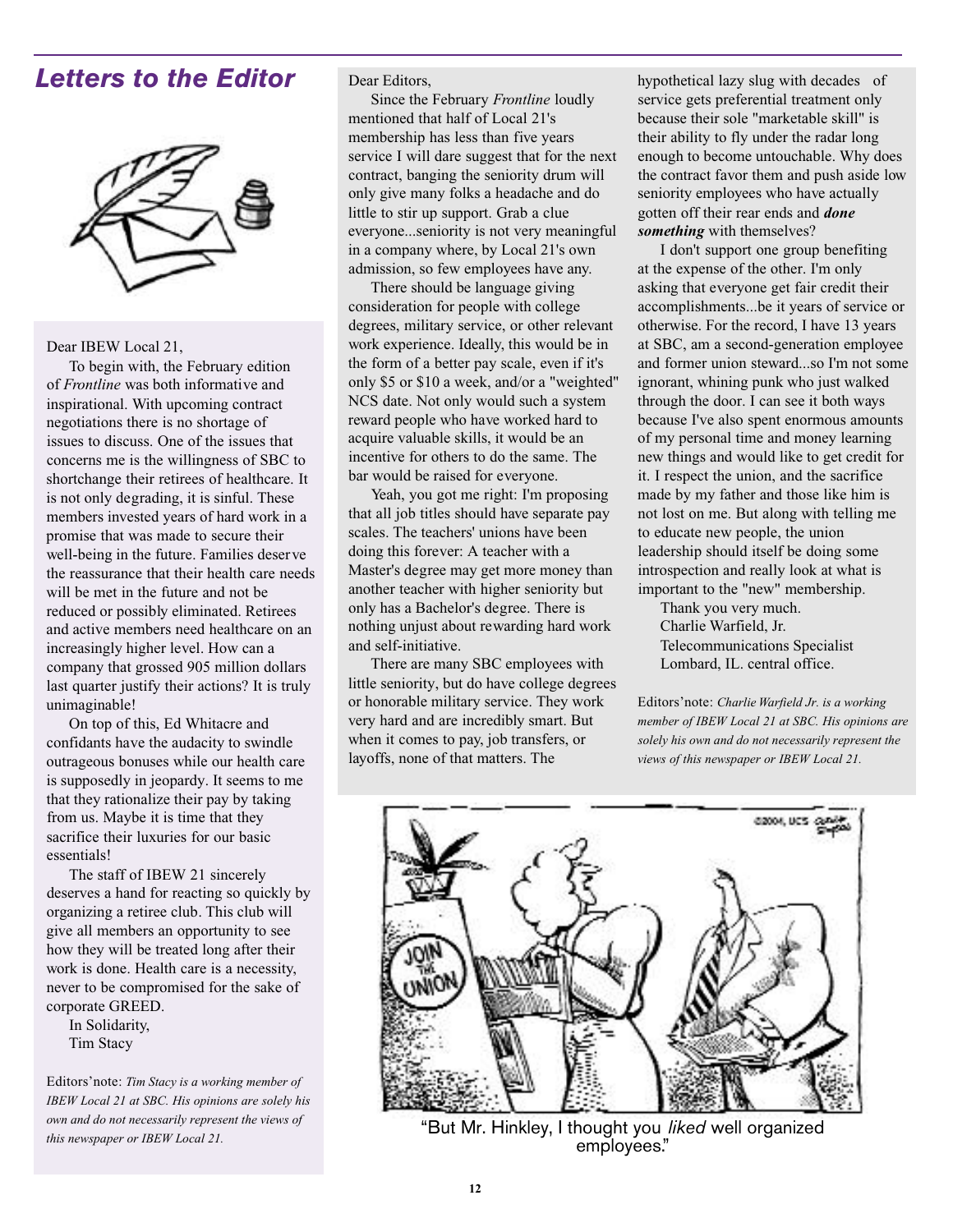

**WHEN:** Sunday Aug. 8th, 1st Shotgun Start at 1:30 **WHERE:** Golf Club of Illinois 1575 Edgewood Drive, Algonquin, IL 847-658-4400

**COST FOR GOLF:** \$80.00 per person Includes 18 Holes of Golf & Cart along with a Homestyle Buffet Dinner. If you chose not to golf you can join us for dinner. Dinner only will be \$22.00 per person.

Monies must be paid to reserve your Tee Time. There are only tee times available for 120 Golfers, and will be on a first come basis. RSVP by July 16th, 2004

*Cut here and return with money to:*

IBEW Local 21, 1307 Butterfield Rd., Suite 422, Attn. Rita Peterson, Downers Grove, IL. 60515-5606

|                       | Foursome | Golf Club of Illinois Outing | RSVP by July 16th, 2004 |  |
|-----------------------|----------|------------------------------|-------------------------|--|
|                       |          |                              |                         |  |
| $\mathbf{2}^{\prime}$ |          |                              |                         |  |
| 3)                    |          |                              |                         |  |
| $ 4\rangle$           |          |                              |                         |  |
|                       |          |                              |                         |  |

*Cut here and return*

#### **Dinner Onl y \$22.00 per person**

Please fill out the form below and return it to: IBEW Local 21,1307 Butterfield Rd., Suite 422, Attn. Rita Petersen, Downers Grove, IL. 60515-5606 Dinner will be served approximately at 6:30pm.

I \_\_\_\_\_\_\_\_\_\_\_\_\_\_\_\_\_\_\_\_\_\_\_\_\_\_\_\_\_\_\_\_\_\_\_\_\_\_\_\_will be attending the Dinner only and will need \_\_\_\_\_\_ meals. I've included \$\_\_\_\_\_\_\_\_\_\_\_\_\_\_

Hope to see you there!!!!!!!!!!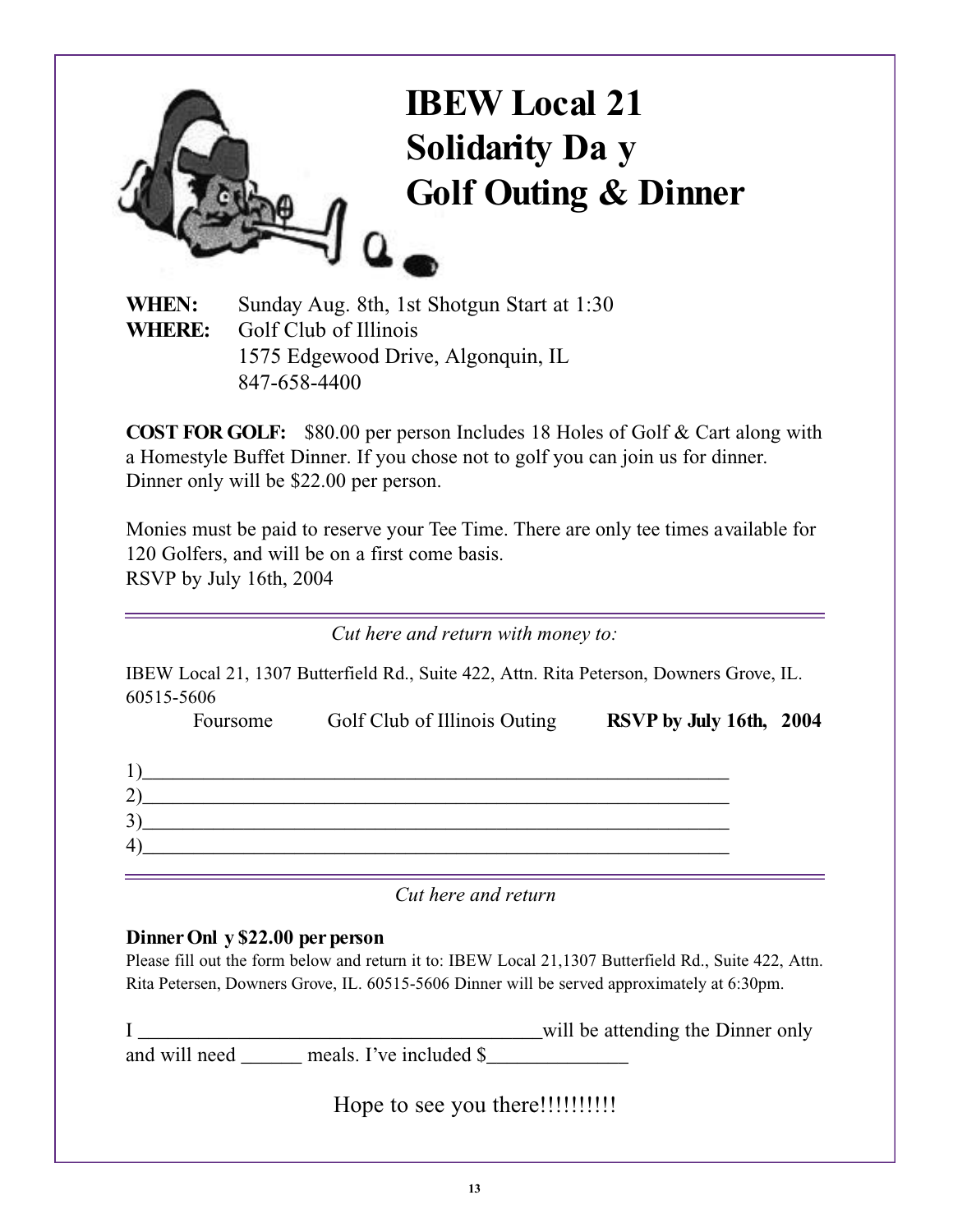## CONGRATULATIONS LOCAL 21 RETIREES

#### *DECEMBER 2003* Mike Janeczko Francine Allen John Hibbs Curt Fennema Garrylee Curls Les Bales Bob Curtis Mike Dolan Alfred Lowry Tom Herod Sue Dubinski Bonnie Schaefer Marilyn Ward Maureen Geho Chris Pagan Paul Chehak

#### *JANUARY 2004*

Joyce Peterson Raymond Herigodt Marvin Brunoehler

#### *FEBRUARY 2004*

Kathy Howard Roger Kennedy Angelo Williams

#### *MARCH 2004*

Mary Alexander Michael Kathrein Robert Ragain Shirley Skinner Michael Shapkauski

#### *APRIL 2004*

Larry Kelly Virginia Sue Backstein Gray Lantis Margret Griffin Carmen Thompson

**Information Alert** Local 21 members, who retire are eligible to receive a gift certificate. Providing the retiring member is in good standing and a Local 21 Representative requests the retirement certificate. Stewards, Area Stewards, Chief Stewards, and Business Reps can request applications by calling Nancy Kopydlowski on ext. 234 at the Local 21 office

## *IBEW Local 21 Retiree's Club Update*

There has been a great show of<br>
interest in the development of the<br>
IBEW Local 21 Retirees Club.<br>
Over the last three months we have held here has been a great show of interest in the development of the IBEW Local 21 Retirees Club. informational meetings prior to the Unit meetings throughout the State. It was a pleasure to see all the retired members and talk about current issues and reminisce about the past. Through your suggestions President Kastner, and the committee have come up with two ideas that we think will help the retired members stay informed on issues within the Local. First, we will add any retiree interested in receiving the Local's bi-monthly *Frontline* to our mailing list. Second, any retiree wanting to attend the Unit meeting in your area is invited to attend.

We need your help to better serve all your requests and develop such a large number of Charters in a timely manner. We are looking for people to assist with each of the Charters in creating that group. Please locate a Charter near you and contact the person now in charge of establishing that club. We will be having elections of each Charter's Board of Directors after we have attempted to contact as many retirees as possible.

The number of Charters is unlimited. If you would like to join one of the Charters being established, or if you and a few of

your friends would like to create your own Charter in your community, please notify the appropriate contact for your area.

These are meant to be your clubs that deal with **your issues and interests.** We have set up a tentative list of Charters throughout the state. The list of these Charters, along with a contact for each Charter is attached.

We have also had a hard time contacting all of our retirees. If you know of anyone who is not receiving our mailings, please have them contact the Union Office at 630-960-4466 or 877-584-2121. Ask the office to update your information and add you to our mailing list.

Thank you, IBEW Local 21 Retiree Club Committee Jim McLauchlan Cheryl Crooks Michael Roach

Charter #1 HILLSIDE, IL. Contact: Cheryl Crooks 630-960-4466 Ext. 332 cherylrn2@yahoo.com

Charter #2 CHICAGO, IL Contact: Cheryl Crooks 630-960-4466 Ext. 332 cherylrn2@yahoo.com

Charter #3 MERRILLVILLE, IN. Contact: Cheryl Crooks 630-960-4466 Ext. 332 cherylrn2@yahoo.com

Charter #4 LANSING, IL. Contact: Cheryl Crooks 630-960-4466 Ext. 332 cherylrn2@yahoo.com

Charter #5 GURNEE, IL. Contact: Sue Davern 847-731-1212 Davern@ameritech.net

Charter #6 ELGIN, IL. Contact: Jim McLauchlan 630-960-4466 Ext. 354

Charter #7 JOLIET, IL. Contact: Jim McLauchlan 630-960-4466 Ext. 354

Charter #8 MOLINE IL. Contact: Jim McLauchlan 630-960-4466 Ext. 354 mac21@ibew21.org

Charter #9 LEMONT, IL Contact: Jim McLauchlan 630-960-4466 Ext. 354 mac21@ibew21.org

Charter#10 DANVILLE, IL. Contact: Mike Roach 217-433-0070 or 877-584-2121 Ext. 348 mproachibew21@ameritech.net

Charter #11 URBANA, IL Contact: Mike Roach 217-433-0070 or 877-584-2121 Ext. 348 mproachibew21@ameritech.net

Charter #12 SPRINGFIELD, IL. Contact: Mike Roach 217-433-0070 or 877-584-2121 Ext. 348 mproachibew21@ameritech.net

Charter #13 COLLINSVILLE, IL. Contact: Mike Roach 217-433-0070 or 877-584-2121 Ext. 348 mproachibew21@ameritech.net

Charter #14 ALTON, IL. Contact: Mike Roach 217-433-0070 or 877-584-2121 Ext. 348 mproachibew21@ameritech.net

Charter #15 OAK FOREST, IL Contact: Cheryl Crooks 630-960-4466 Ext. 332 cherylrn2@yahoo.com

Charter #16 ROCKFORD, IL. Contact: Jim McLauchlan 630-960-4466 Ext. 354 mac21@ibew21.org

Charter #17 BARTONVILLE, IL Contact: Mike Roach 217-433-0070 or 877-584-2121 Ext. 348 mproachibew21@ameritech.net

Charter #18 MT. VERNON, IL Contact: Mike Roach 217-433-0070 or 877-584-2121 Ext. 348 mproachibew21@ameritech.net

Charter #19 QUINCY, IL Contact: Mike Roach 217-433-0070 or 877-584-2121 Ext. 348 mproachibew21@ameritech.net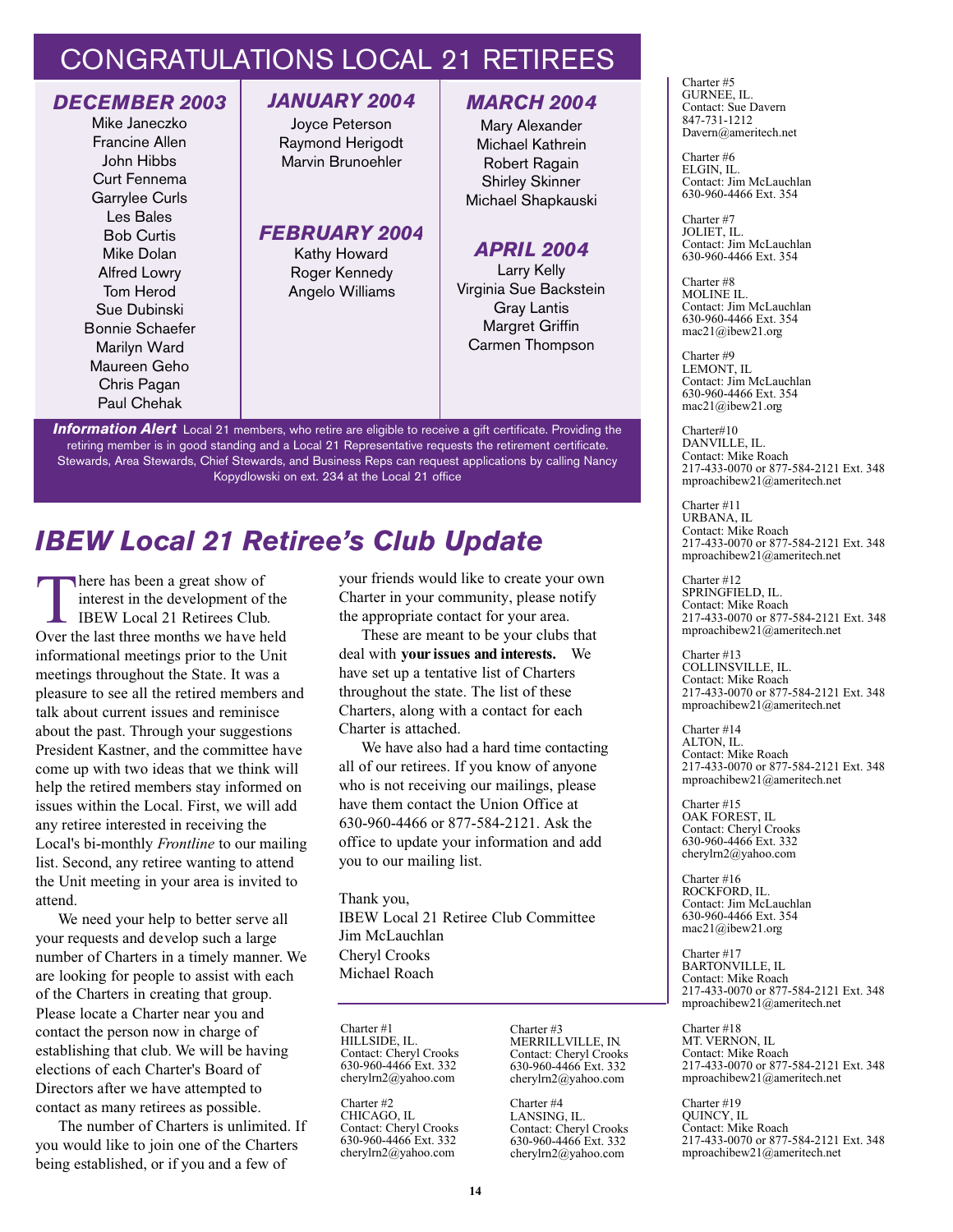# *2004 UNIT MEETINGS*

#### *Unit 1*

Thursday, May 13, 7 PM Holiday Inn Hillside 4400 Frontage Rd Hillside IL 708 544-9300

## *Unit 2*

Tuesday, May 11, 7 PM Slovak Club 6920 Broadway Merrillville IN 219 756-5101

#### *Unit 3*

Thursday, May 20, 7 PM Gurnee American Legion 749 Milwaukee Ave Gurnee IL 847 695-5000

#### *Unit 4*

Wednesday, May 12, 7 PM American Legion Harwood Post #5 705 S. Larkin Joliet IL 815 725-4333

#### *Unit 5*

Wednesday, May 19, 7 PM Danville Inn 388 Eastgate Dr. Danville IL 217 446-2400

## *Unit 6*

Tuesday, May 18, 5:30 PM IBEW Local # 193 3150 Wide Track Dr Springfield IL 217 544-3479

## *Unit 7*

Monday, May 17, 7 PM IBEW Local # 309 2000A Mall St (Rte 157) Collinsville IL 618 345-5112

# *May June*

## *Unit 1*

Thursday, June 10, 7 PM Habetler Bowl 5250 N. Northwest Highway Chicago IL 773 774-0500

## *Unit 2*

Tuesday June 8, 7 PM Lansing American Legion 18255 Grant St Lansing IL 708 474-5906

### *Unit 3*

Thursday, June 17, 7 PM Best Western Elgin Plaza 345 West River Rd Elgin IL 847 695-5000

### *Unit 4*

Wednesday, June 9, 7 PM Lemont VFW 15780 New Ave. Lemont IL 630 257-9859

## *Unit 5*

Wednesday, June 16, 7 PM VFW Post #630 1303 E. Main St. Ubana IL 217 367-4197

## *Unit 6*

Tuesday, June 15, 5:30 PM IBEW Local # 193 3150 Wide Track Dr Springfield IL 217 544-3479

## *Unit 7*

Monday, June 21, 7 PM Alton Sports Tap 3812 College Ave Alton IL 618 465-2539

Information on attending your closest Local 21 Union meeting can be obtained by contacting the Union office at 630-960-4466 or ask your Steward.